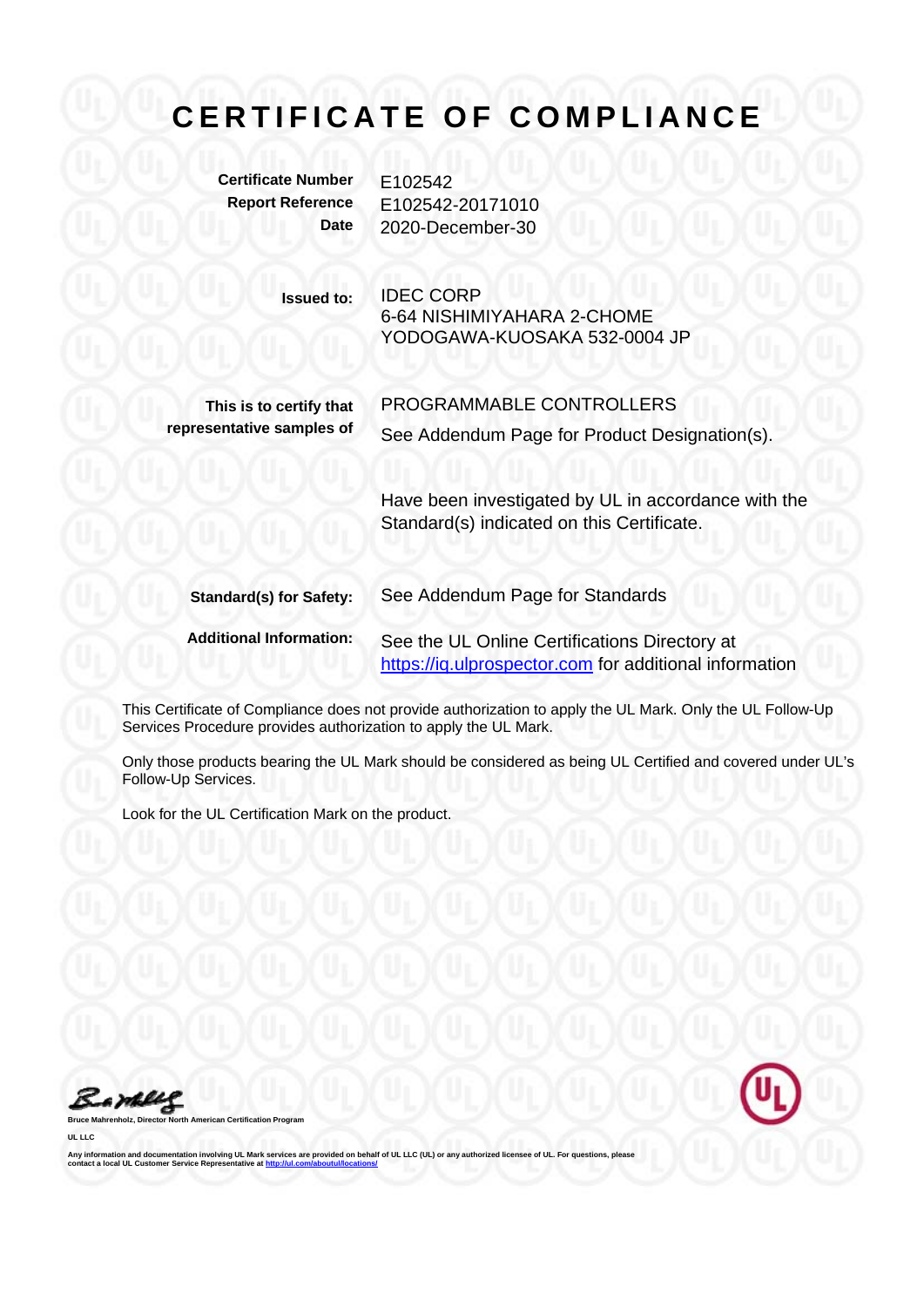**Certificate Number E102542** 

**Report Reference** E102542-20171010 **Date** 2020-December-30

This is to certify that representative samples of the product as specified on this certificate were tested according to the current UL requirements

USL - CNL - Programmable Controller, FC6A and FC6B Series. Consists of the following modules:

FC6A Series:

CPU Modules Book Types: FC6A-D16R1CEE, FC6A-D16P1CEE, FC6A-D16K1CEE, FC6A D32P3CEE, FC6A-D32K3CEE, FC6A-D16K4CEE, FC6A-D16P4CEE, FC6A-D16R4CEE, FC6A-D32K4CEE, FC6A-D32P4CEE.

CPU Modules Brick Types : FC6A-C16R1DE, FC6A-C16R4DE, FC6A-C16P1DE, FC6A-C16P4DE, FC6A-C16K1DE, FC6A-C16K4DE.

Input Modules: FC6A-N16B1, -N16B4, -N16B3

Option Modules (Used for FC6A and FC6B series): FC6A-PC4, FC6A-PTS4, FC6A PTK4, FC6A-PN4, FC6A-PC99.

Expansion Interface module: FC6A-EXM1M, FC6A-EXM1S,FC6A-EXM1S4.

Communication module: FC6A-SIF52,FC6A-SIF524

Cartridge Base Module: FC6A-HPH1

FC6B series:

CPU Modules Book Low-end Types: FC6B-D16R1C, FC6B-D16P1C, FC6B-D16K1C, FC6B D32P3C, FC6B-D32K3C, FC6B-D16K4C, FC6B-D16P4C, FC6B-D16R4C, FC6B-D32K4C, FC6B-D32P4C .

Standard(s) for Safety:

UL 61010-1 Safety Requirements For Electrical Equipment For Measurement, Control, And Laboratory Use - Part 1: General Requirements UL 61010-2-201 Standard For Safety Requirements For Electrical Equipment For Measurement, Control, And Laboratory Use - Part 2-201: Particular Requirements For Control Equipment CSA C22.2 NO. 61010-1-12 : Safety Requirements For Electrical Equipment For Measurement, Control, And Laboratory Use - Part 1: General Requirements CSA C22.2 NO. 61010-2-201, Safety Requirements For Electrical Equipment For Measurement, Control, And Laboratory Use - Part 2-201: Particular Requirements For Control Equipment

a While

**UL LLC** 



Any information and documentation involving UL Mark services are provided on behalf of UL LLC (UL) or any authorized licensee of UL. For questions, please<br>contact a local UL Customer Service Representative at <u>http://ul.co</u>

**Broaran**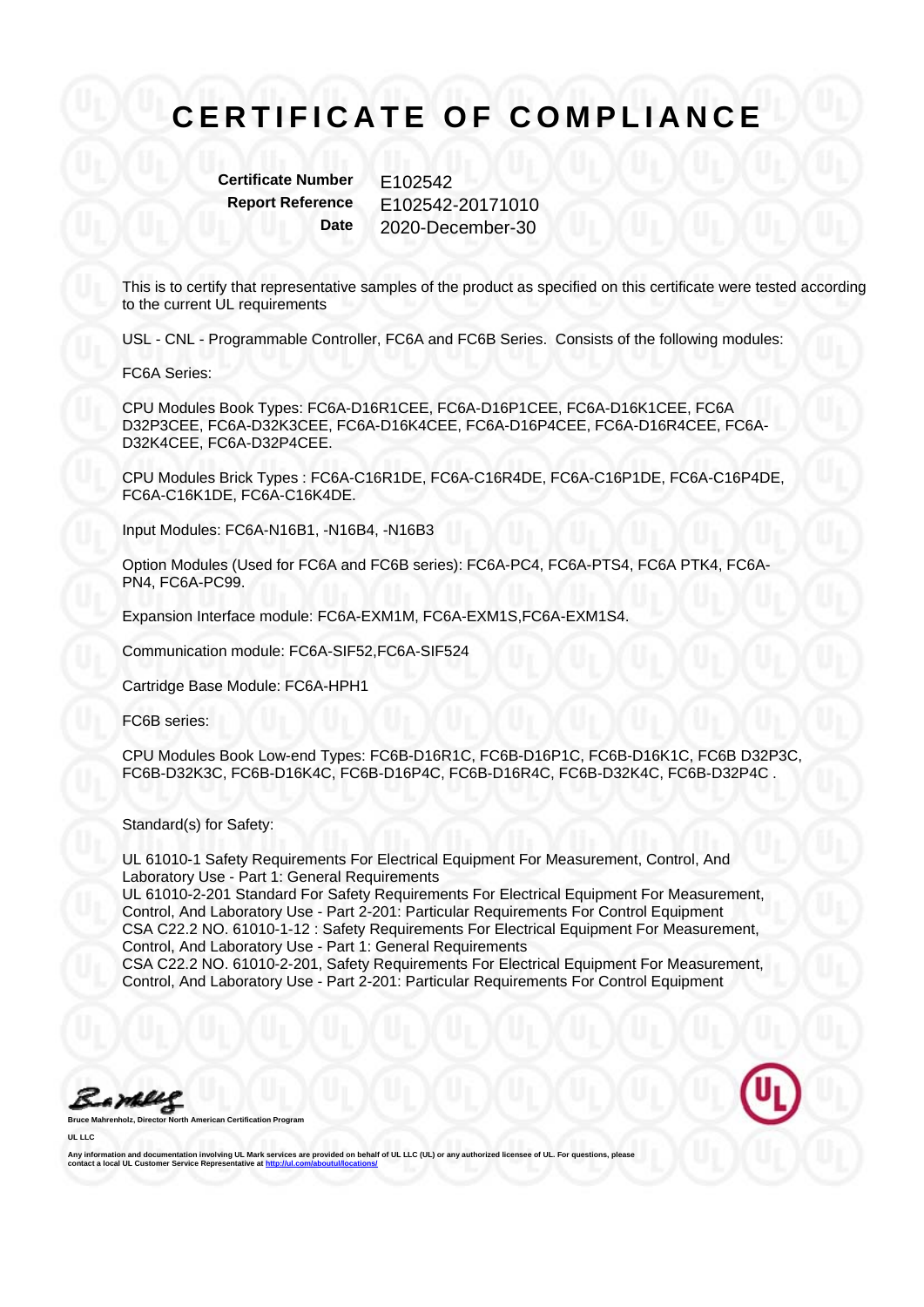**Certificate Number** E211795 **Report Reference** E211795-20171020 **Issue Date** 2020-JUNE-29

**Issued to:** IDEC CORP

6-64 NISHIMIYAHARA 2-CHOME YODOGAWA-KU OSAKA 532-0004 JAPAN

**This certificate confirms that representative samples of** PROGRAMMABLE CONTROLLERS FOR USE IN HAZARDOUS LOCATIONS See Addendum Page

Have been investigated by UL in accordance with the Standard(s) indicated on this Certificate.

**Standard(s) for Safety:** UL 121201 NONINCENDIVE ELECTRICAL EQUIPMENT FOR USE IN CLASS I AND II, DIVISION 2 AND CLASS III, DIVISIONS 1 AND 2 HAZARDOUS (CLASSIFIED) LOCATIONS CSA C22.2 NO. 213 NONINCENDIVE ELECTRICAL EQUIPMENT FOR USE IN CLASS I AND II, DIVISION 2 AND CLASS III, DIVISIONS 1 AND 2 HAZARDOUS (CLASSIFIED) LOCATIONS **Additional Information:** See the UL Online Certifications Directory at

https://iq.ulprospector.com for additional information.

This *Certificate of Compliance* does not provide authorization to apply the UL Mark. Only the UL Follow-Up Services Procedure provides authorization to apply the UL Mark.

Only those products bearing the UL Mark should be considered as being UL Certified and covered under UL's Follow-Up Services.

Look for the UL Certification Mark on the product.

**Bruce Mahrenholz, Director North American Certification Program** 

Bambley

**UL LLC** 

Any information and documentation involving UL Mark services are provided on behalf of UL LLC (UL) or a contact a local UL Customer Service Representative at